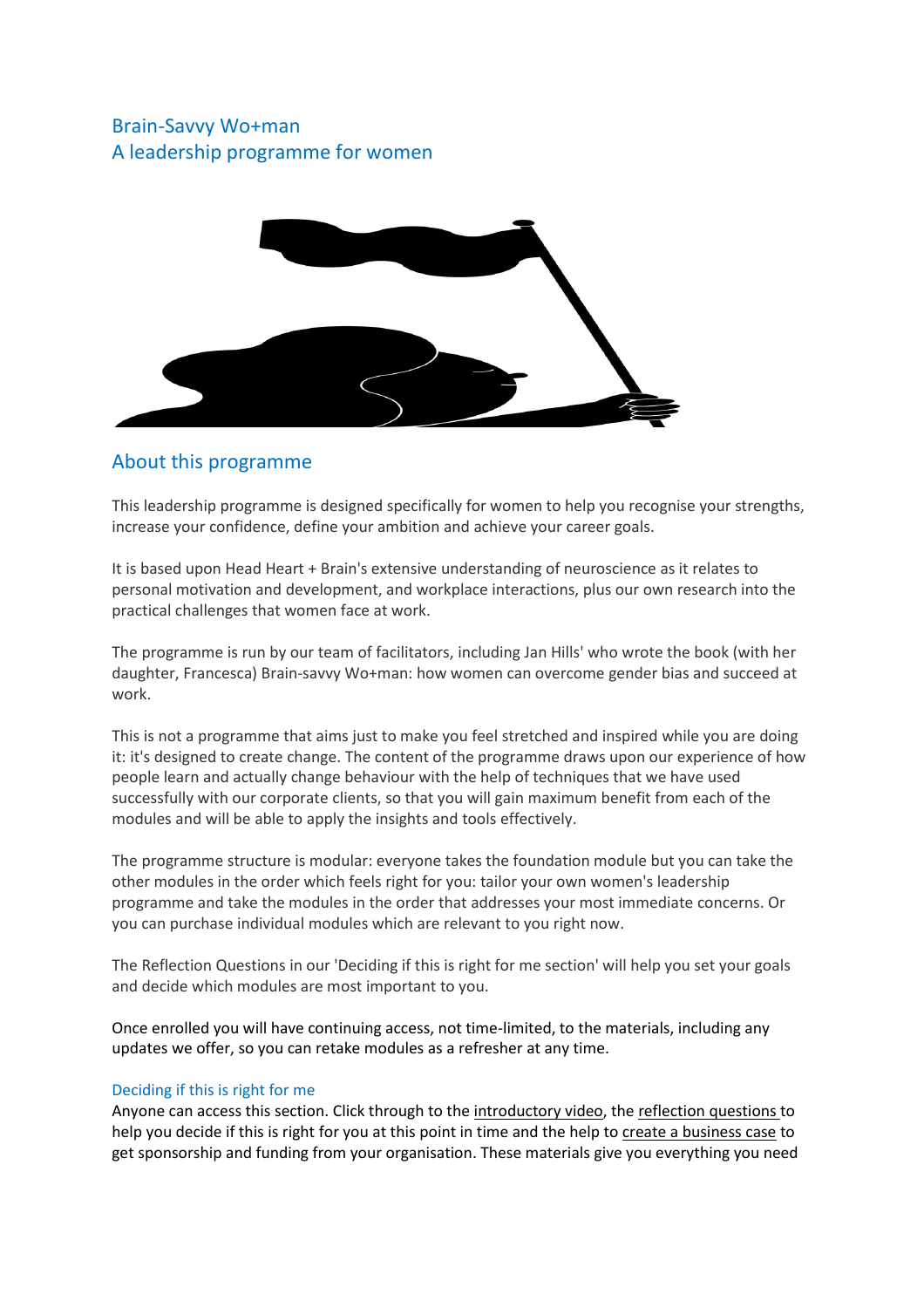to decide if the programme is right for you right now. Below are options on fees and how you take the programme.

# The modules

Below is a description of the modules. Each module has videos covering the scientific research (in an accessible form), practical tools, examples and advice from role models, a self-assessment or quiz and a Foundation Idea which covers a relevant aspect of neuroscience as it applies to leaders in organisations. These Foundation Ideas build into a comprehensive understanding of how leaders can perform in a brain-savvy way to maximise their own and their team's success. A summary sheet is provided for each Foundation Idea. Each module takes 2-3 hours to complete the core materials and comes with an ebook on the content and practical exercises.

1 Brain basics – The foundation module

Despite it being the first quarter of the  $21<sup>st</sup>$  century women still experience gender bias in the workplace. There are numerous theories about why women are not better represented in the most senior positions in organisations. Many subtly or not so subtly blame women themselves. We don't believe these theories. In this foundation module, you'll be introduced to the building-blocks of the programme: the basic neuroscience (which is presented in an accessible and immediately engaging way), and our approach to helping you to manage your career for success. Alongside understanding the structure and content of the programme and having the chance to meet the other participants, via our private Facebook page. You will learn:

- The basics of how our brains function and how this impacts our motivation and success at work
- The differences between male and female brains and whether they impact work performance and style
- Why women have a different experience at work to men and how you can make this work better for you
- Your brain's capacity and how to adopt good work habits
- Tips and tools for managing your learning on the programme
- Practical examples and tools, so you can apply your new understanding to your everyday work life.
- o All programme participants should take this module before any of the others
- o Minimum time needed to complete the materials 2 hours.



### 2 Build confidence to maximise your potential

One reason given for why women aren't at the top of organisations is they sabotage their career through lack of confidence. We are at our best when we believe in ourselves and understand our strengths; when we're grappling with self-doubt it slows our productivity and keeps us from doing our bravest and best work. *You* know the amazing things you could do if only you weren't holding yourself back. This module enables you to re-set yourself to the level of self-belief you need to be successful, and to spend more time in that state of mind.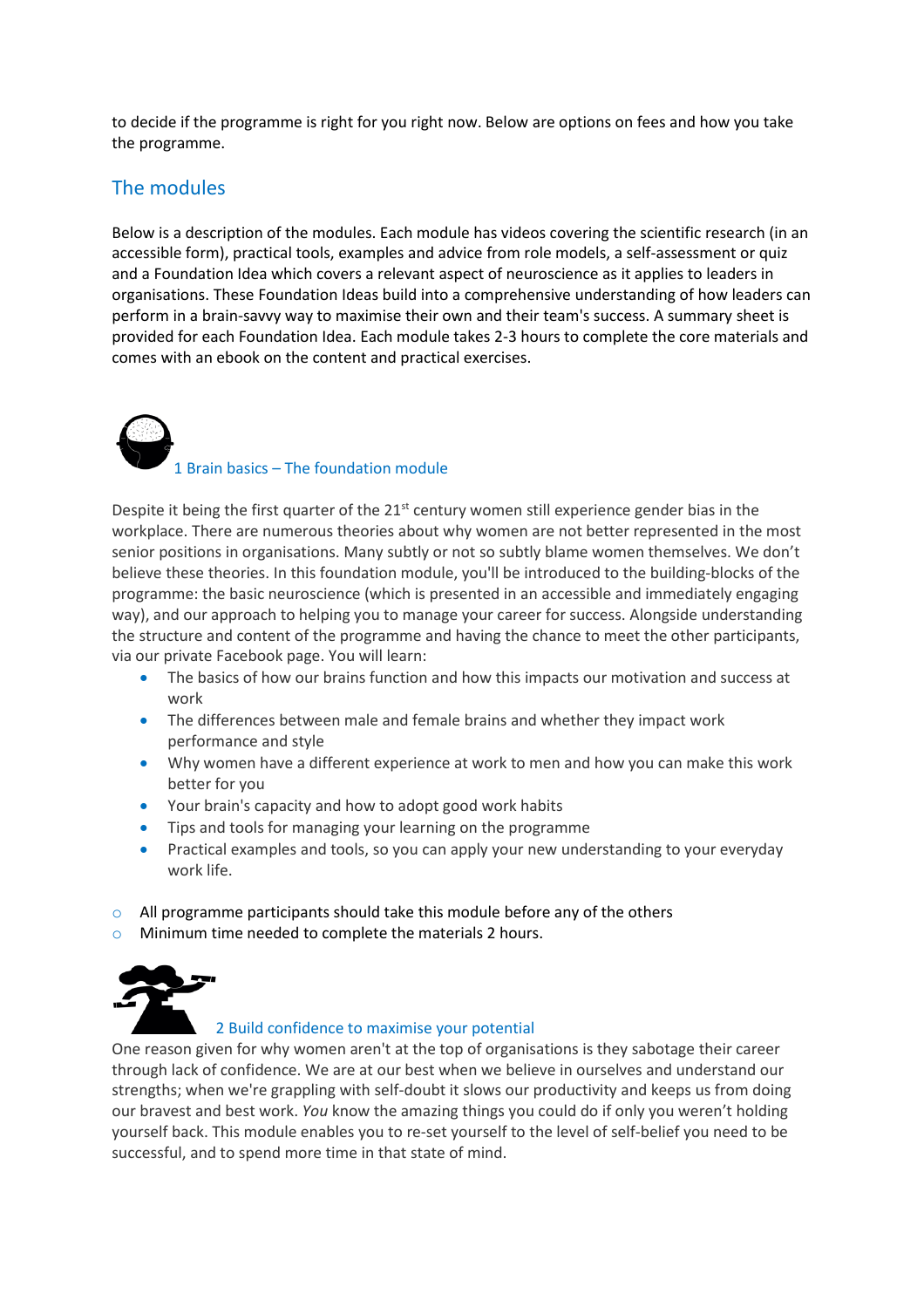In this module, you will learn:

- Remedies to the kinds of self-doubt women experience that can sabotage their careers
- How you can recognise the triggers that pitch you into self-doubt
- How to fake it when you're feeling under-confident but need to be at your best
- The role of self-compassion and some effective long-term techniques for spending more time in the right frame of mind
- o Take this module to be the best you can be more of the time: it's an insurance policy for any woman in any organisation
- o Minimum time needed to complete the materials: 3 hours



## $\mathbb{R}$  3 Get the feedback you need

Women receive more critical feedback in performance evaluations than men, and it focuses on different issues. When we are crushed by criticism, or dependent on praise, we can't perform at our best. In this module, you will learn:

- To ask for relevant and constructive feedback to maximise your success
- How to receive challenging feedback without getting demoralised
- What to do when you're given unfair feedback
- How to build your resilience muscle
- Smooth comebacks for dealing with unfair evaluations and self-protection techniques to put you in control of your own success
- $\circ$  Take this module if you dread receiving feedback, or you are struggling with a difficult boss or want to be in control of how your performance is perceived
- o Minimum time needed to complete the materials: 3 hours



# 4 Presence – you can grow it

Women are frequently told to have more presence. For most this is both daunting and demoralising and anyway what does it mean? We unpick the science and provide practical tools for increasing presence making sure no one will ever forget you whilst ensuring you can still be your authentic self.

- Understand what presence is and is not
- Tap into our own authentic presence
- Navigating the dress code
- Understand what can get in the way or trigger you to feel nervous or small
- Use tools and techniques to be and remain present
- $\circ$  Take this module if you have had feedback or know yourself that you need to be more memorable
- o Minimum time needed to complete the materials 2 hours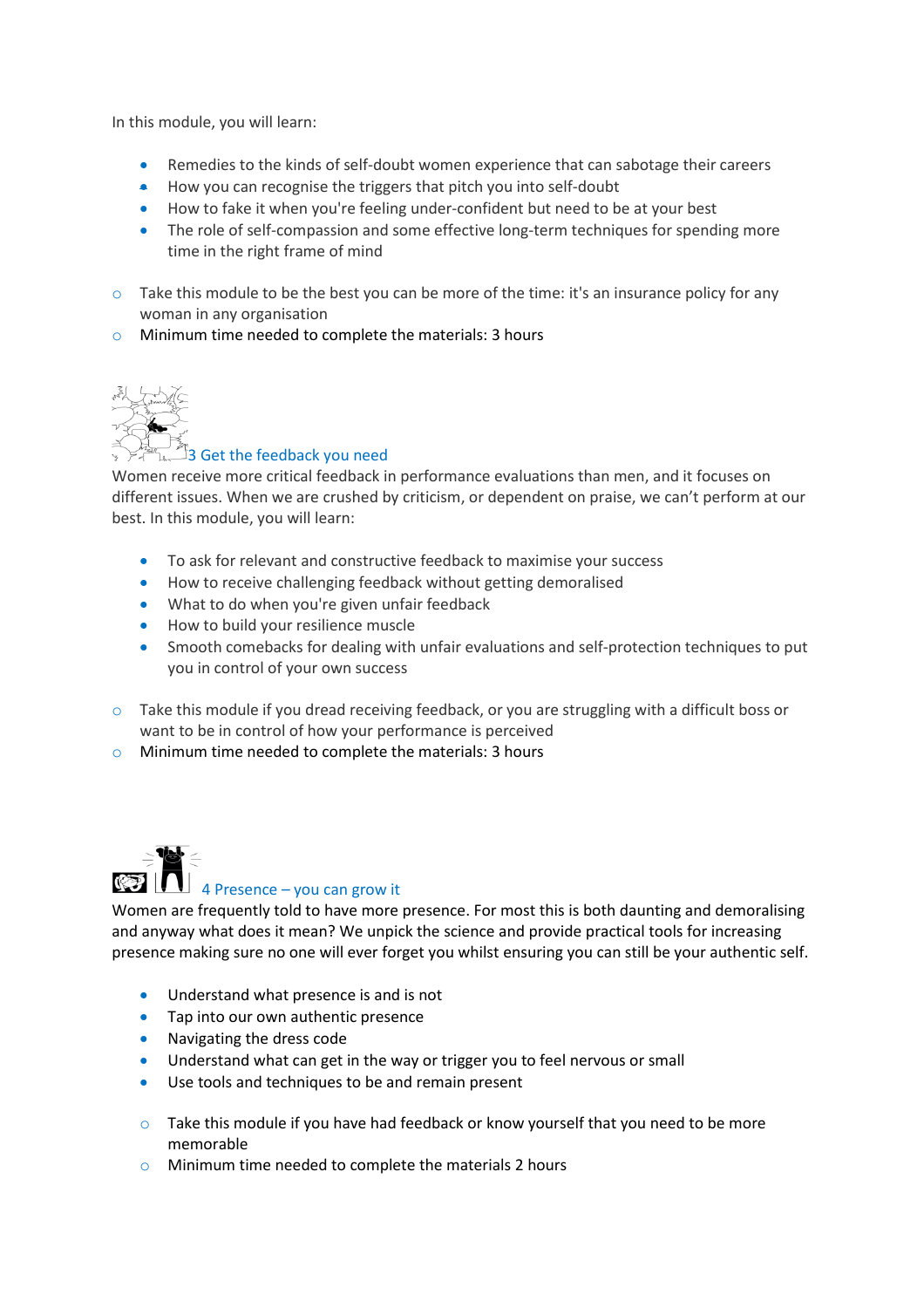

### 5 How to get the promotion you deserve

It's said women don't push hard enough for promotion, they wait until they feel they have the perfect experience and qualifications. The reality doesn't live up to this myth but you do need to feel you are *nearly* there and sometimes that's about getting the right perspective. In this module, we help you to set yourself up for promotion, avoiding career-traps like the "office housework" which you don't get credit for, and ensure you get experience in the financial and strategic skills essential for the most senior positions.

We look at why women still have to be better than men to be promoted, how to spot when you're being expected to perform to a higher standard than your male colleagues, and what to do about it.

We will cover:

- How to spot the double standards and respond with smooth comebacks
- Auditing your work habits to identify which are helping and which are hindering you
- Deciding when to go for a promotion
- Negotiating for the resources you need and the rewards you deserve, while keeping key decision-makers on-side
- $\circ$  Take this module if you feel you should be ready for promotion, but still have doubts; if you're stuck in a rut; if you've been knocked back too many times
- o Minimum time needed to complete the materials: 3 hours



### 6 How to be a 'super persuader'

Whatever your role, most success comes from influence. At some point in your career you will no longer depend solely upon your own skills and effort. Your effectiveness will depend on your ability to persuade and influence others: to give you help, to give resources to your project, to get you on the right team, or persuade a client to agree to your proposals.

In this module we'll introduce you to the neuroscience-based model of influence: CORE. You will also learn everyday techniques for getting people to agree to your ideas:

- Using the CORE model to plan and execute your influencing tactics
- How to position your ideas to help people agree with you
- How you can present yourself so that people are more inclined to want to help you
- $\circ$  Take this module if you need to get people to agree to your ideas, if your suggestions are being overlooked, you're not getting credit for your work, or you generally feel you need to be more persuasive.
- o Minimum time needed to complete the materials: 3 hours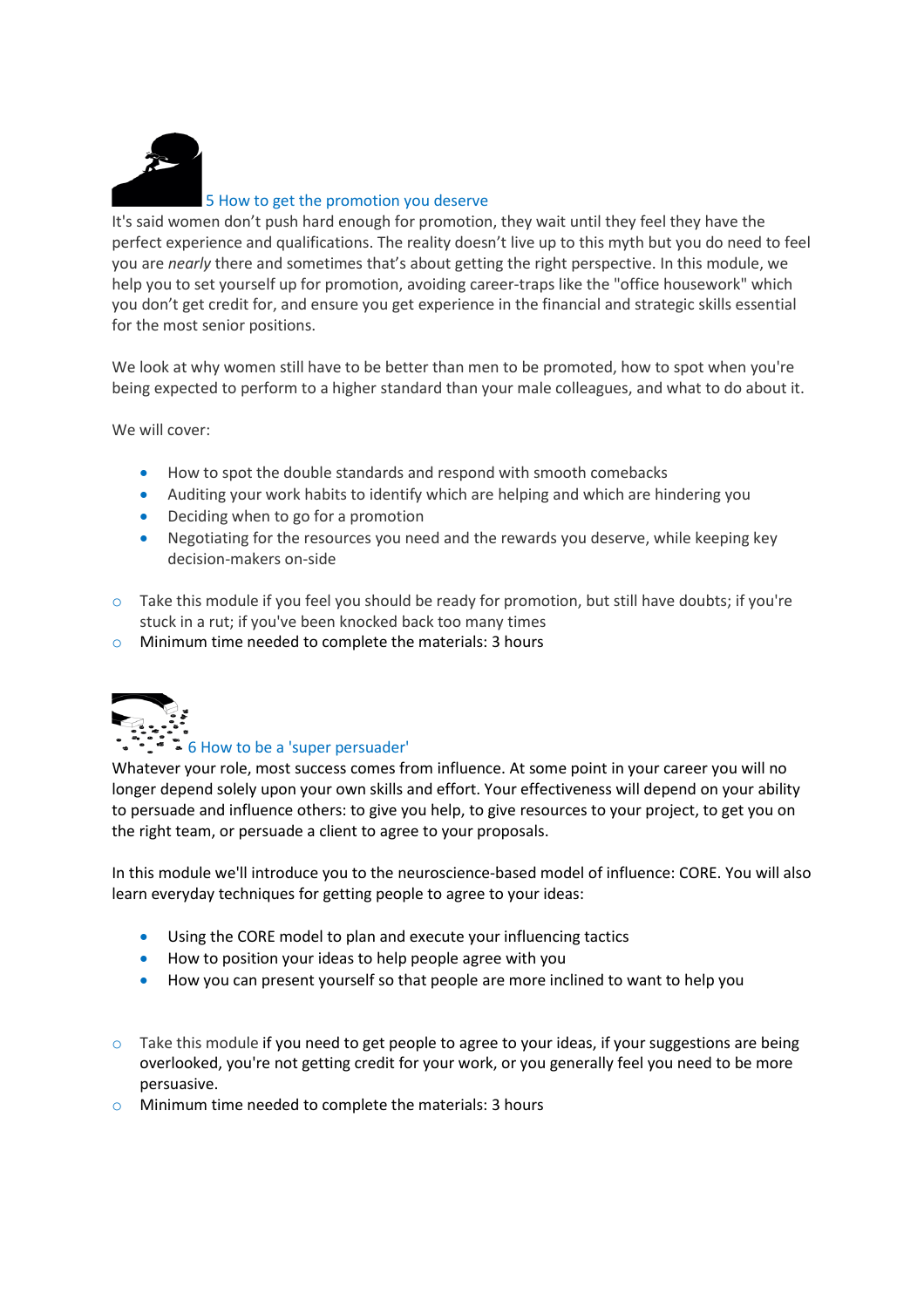

Neuroscience is giving us a new perspective on teamwork: what actually works and what doesn't. As your career progresses you will be responsible for the work of a team, and your success will be judged by the team's effectiveness. How do you build a successful, cohesive team from scratch, or inject energy into an established team you've taken over?

In this module, you will learn:

- The science of teamwork and what makes high-performing teams special
- How to set up your team up for success
- Managing with the right mindset
- Using feedback effectively
- Finding the right rewards (it's not all about money)
- Generating energy in a team
- $\circ$  Take this module if you're new to team management, you need to get a new team working well together, or accepted leadership techniques aren't getting stand-out results
- o Minimum time needed to complete the materials: 4 hours



## 8 The mother bias – managing family and work

Going back to work after leave to have a baby can be daunting. Juggling child care commitments and work is equally a challenge and on top of that it shouldn't be the case, but women with children *do* face additional prejudices and stereotyped expectations at work. It's important to understand the additional challenges for working mothers in order to overcome them. (If you are not a mother this module has plenty of content on how women are judged and how you can manage those stereotypical judgements, self-awareness and managing the bias which women can encounter.)

This module reveals the science of how people are judged, and particularly the judgements made of working mothers, and how you can prevent long-term damage to your career:

In this module, you will learn:

- The assumptions and frustrations working mothers face
- How to maintain your ambition in the face of work challenges
- How you can improve your own self-awareness to manage how you present yourself in different situations
- Tools to present your best self, more of the time and for regaining your confidence after a break
- $\circ$  Take this module if you are about to take parental leave or are returning to work after leave or a sabbatical. It is especially helpful alongside one-to-one coaching if you have had a setback, you have taken a major step up in your career or you are returning to your career after a sabbatical or parental leave.
- o Minimum time needed to complete the materials: 3 hours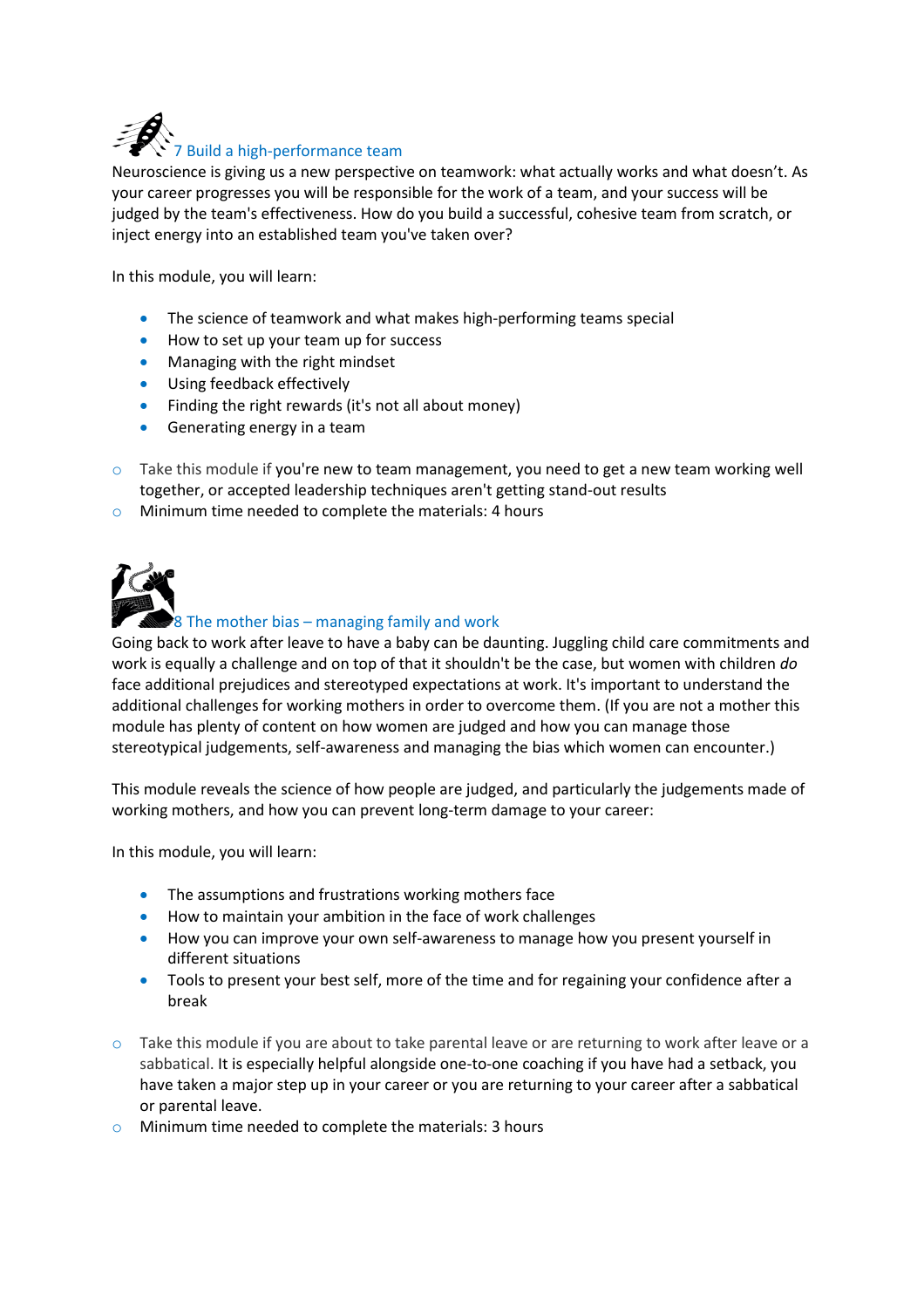

Work can be tough and it's important to have support. Networking isn't something you do instead of work these days it's an essential element in success. Your network helps support you through the tough times, is a source of ideas, helps with problem solving and keeps you connected with diverse thinking. Mentors and sponsors play an essential role in a successful career and women need to know how to position themselves to find and use them effectively.

In this module, you will learn:

- How to analysis your network and spot gaps
- Developing and maintaining your network
- Using mentors to support your career
- Finding a sponsor and maximising their help
- Getting male colleagues on board and banishing their stereotypical views of you
- o Women tend to underestimate the importance of networking, mentors and sponsors. And virtually everyone suffers at some point from unsupportive colleagues. We think everyone should take this module and retake it as their career progresses: refreshing and redirecting their support network and mentors.
- o Minimum time needed to complete the materials 3 hours



It's still expected that the leaders of organisations will be men: women who progress to the same heights may be judged harshly. When you do make it into the upper echelons you can make the most of your success by setting yourself up right.

In this module, you will learn:

- How strong women are treated and what to do to combat the backlash
- Presenting the image of a leader
- Breaking free of stereotypes and finding your own leadership style
- Developing a clear leadership purpose
- What it means to be an inclusive leader
- o Take this module if you aspire to leadership, are newly appointed as a leader, or want to be the best leader you can be.
- o Minimum time needed to complete the materials:3 hours



Women are generally poor at investing in themselves, family comes first, work second, you third. This programme will ultimately help you to invest in the people and priorities in your life. If you can't think of it as an investment in yourself, then think of it as an investment in your family and the